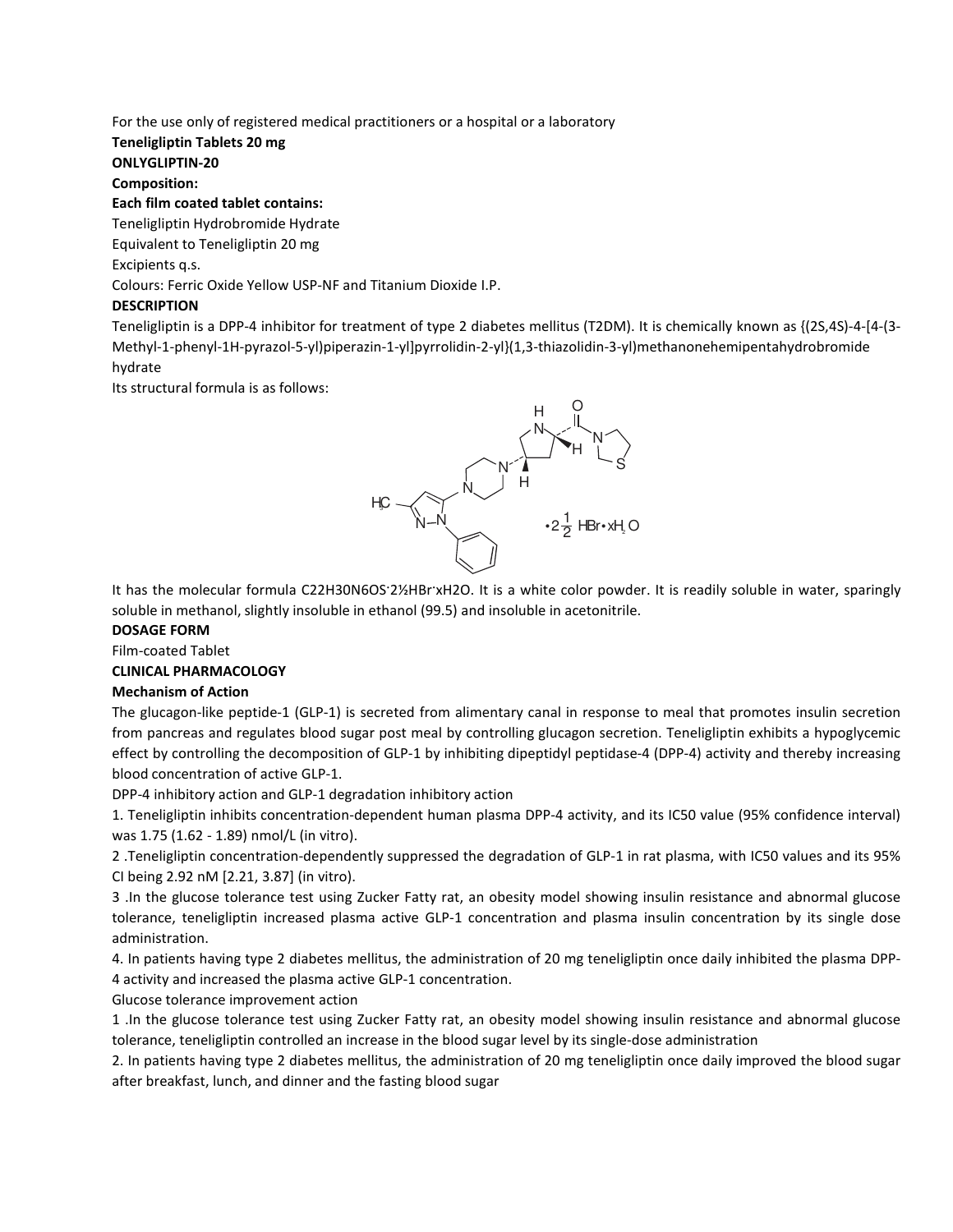## Clinical Study

In a double-blind, randomized, comparative study of 16 week treatment duration Teneligliptin Tablets were compared with Placebo Tablets in the treatment of patients with type 2 diabetes mellitus inadequately controlled on diet and exercise alone. A total of 237 subjects (age of 48.9-49.6 years) were enrolled in the study and randomized to treatment with 158 patients in the Teneligliptin Tablets group, and 79 patients Placebo Tablets group. All subjects were Asian (Indian) and 60.8% were male and 39.2% were female. There was a statistically significant difference (p<0.05) for the primary end point, mean change in HbA1c from baseline to end of treatment in both ITT (change in HbA1c: 0.555) and PP (change in HbA1c: 0.642) population. There was also statistical significant difference (p<0.05) for proportion of patients with HbA1c below 7% between Teneligliptin and Placebo tablets in both PP (43.6%) and ITT (43.4%) population.

# Pharmacokinetics

Plasma concentration: (1) Single-dose administration:

The plasma concentration changes and the pharmacokinetic parameters of teneligliptin after a single oral dose of 20 mg and 40 mg of teneligliptin given empty stomach to the healthy adults are shown below.

| Strengths         | $\begin{pmatrix} C_{\text{max}}(ng/mL) \end{pmatrix}$ | $AUC_{0\text{-inf}}(ng.htm L)$          | $t_{\rm max}$ (hr) | $\mathsf{T}_{\scriptscriptstyle{1/2}}^{\scriptscriptstyle{-}}(\mathsf{hr})$ |
|-------------------|-------------------------------------------------------|-----------------------------------------|--------------------|-----------------------------------------------------------------------------|
| $\sqrt{20}$ mg    |                                                       | $187.20 \pm 44.70$   2028.9 $\pm$ 459.5 | $1.8(1.0-2.0)$     | $24.2 \pm 5.0$                                                              |
| $ 40 \text{ mg} $ |                                                       | $382.40 \pm 89.83$   3705.0 ± 787.0     | 1.0(0.5 3.0)       | $20.8 \pm 3.2$                                                              |

Table 1: Pharmacokinetic parameters at the time of single - dose oral drug administration in healthy adults

n=6, Mean Value ± SD

tmax = Central value (minimum value - maximum value)

2) Repeated dose administration:

The pharmacokinetic parameters of teneligliptin after a repeated dose of 20 mg of teneligliptin once daily for seven days given 30 minutes before breakfast to the healthy adults are shown below. It was thought that the state of equilibrium will be attained within seven days

Table 2: Pharmacokinetic parameters at the time of repeated - dose oral drug administration in healthy adults

|                                | Cmax<br>(nq/mL)    | $AUC0-24 hr$<br>(ng/hr/mL) | $AUC_{0-int}$<br>(ng. hr/m L) | $t_{\rm max}$ (hr)   | $t_{1/2}$ (hr) |
|--------------------------------|--------------------|----------------------------|-------------------------------|----------------------|----------------|
| After first<br>dose            | 160.60± 47.26      | 1057.2± 283.9              | 1627.9± 427.8                 | 1.0<br>$(0.4 - 2.0)$ | $25.8 \pm 4.9$ |
| 7 days after<br>administration | $220.14 \pm 59.86$ |                            | 1514.6± 370.5 2641.4± 594.7   | 1.0<br>$(1.0 - 1.0)$ | $30.2 \pm 6.9$ |

n=7, Mean Value ± SD

tmax = Central value (minimum value - maximum value)

## (3) Food effect:

Cmax decreased after a single dose of 20 mg of teneligliptin given post meal to the healthy adults as compared to empty stomach and tmax prolonged from 1.1 hr to 2.6 hr; however, no difference observed in AUC

Table 3: Pharmacokinetic parameters at the time of fasting and after food intake in healthy adults

|                  | Cmax<br>(nq/mL)              | $AUC_{0.24 \text{ hr}}$<br>(ng h r/m L) | $AUC0-int$<br>(ng.htm L)  | $t_{\rm max}$ (hr) | $t_{1/2}$ (hr)           |
|------------------|------------------------------|-----------------------------------------|---------------------------|--------------------|--------------------------|
| Emptv<br>Stomach | 232.2<br>$(236.2 \pm 43.77)$ | 1855.5<br>$(1861.1 \pm 148.1)$          | 2090.3<br>(2094.6± 138.5) | $1.1 \pm 0.4$      | 26.5<br>$(27.8 \pm 9.3)$ |
| Post Meal        | 184.9<br>$(187.5 \pm 33.55)$ | 1806<br>$(1814.6 \pm 183.3)$            | 2044.0<br>(2056.1± 230.9) | $2.6 \pm 1.1$      | 26.9<br>$(28.3 \pm 9.5)$ |

n=14, Geometric mean (Arithmetic mean value ± Standard Deviation)

tmax = Arithmetic mean value ± Standard Deviation

Rate of protein binding: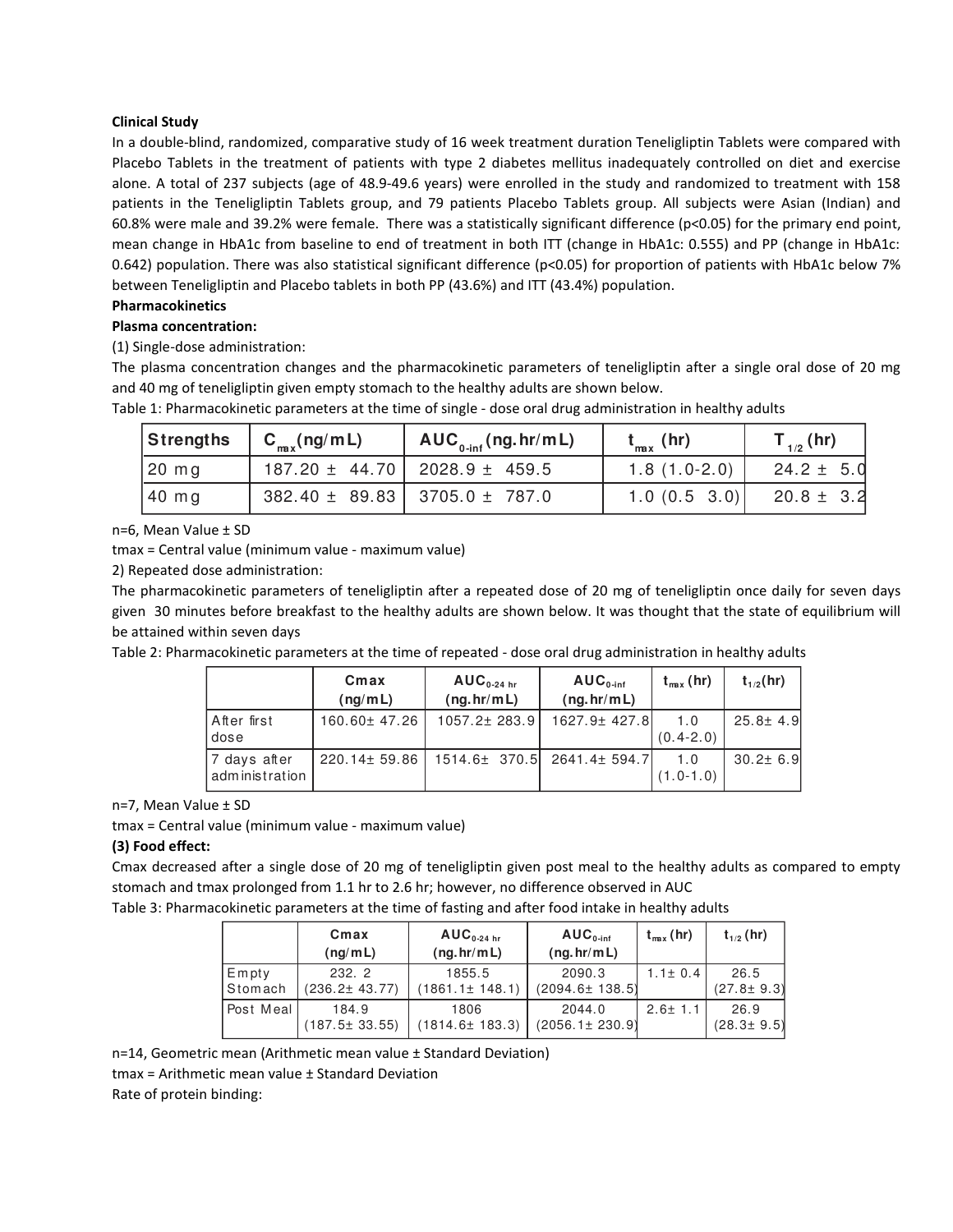The protein binding ratio was 77.6 to 82.2% when the [14C] label teneligliptin (20, 100, and 500 ng/mL) was added to the human plasma (in vitro).

Metabolism:

1) Following a single oral administration of 20 mg [14C] label teneligliptin to the healthy adults, the unaltered substance and the metabolites M1, M2, M3, M4, and M5 were observed in the blood plasma. Furthermore, the ratio of AUC0-∞ of teneligliptin, M1, M2, M3, M4, and M5 with respect to AUC0-∞ calculated from the plasma radioactive concentration up to 72 hours after administration was 71.1%, 14.7%, 1.3%, 1.3%, 0.3%, and 1.1%.

Mainly, CYP3A4 and flavin-containing monooxygenases (FMO1 and FMO3) participate in the metabolism of teneligliptin. Furthermore, although teneligliptin showed a weak inhibitory action towards CYP2D6, CYP3A4, and FMO (IC50 value: 489.4, 197.5, and 467.2µmol/L), it did not show inhibitory action towards CYP1A2, CYP2A6, CYP2B6, 1)CYP2C8, CYP2C8/9, CYP2C19, and CYP2E1, and CY P1A2 and CYP3A4 were not introduced (in vitro). Excretion:

1) When a single oral dose of 20 mg and 40 mg teneligliptin was given to the healthy adults on empty stomach, about 21.0 to 22.1% of dose was excreted as unaltered substance in urine, and the renal clearance was 37 to 39 mL/hr/kg.

2) When a single oral dose of 20 mg [14C] label teneligliptin was given to the healthy adults, 45.4% of dosage radioactivity was excreted in urine and 46.5% was excreted in feces up to 216 hours after administration. Furthermore, with respect to the dosage up to 120 hours after administration, the accumulated urinary excretion rate of unaltered substance, M1, M2, and M3 was 14.8%,17.7%, 1.4%, and 1.9%, respectively and the accumulated feces excretion rate of unaltered substance, M1, M3, M4, and M5was26.1%, 4.0%, 1.6%, 0.3%, and 1.3%, respectively.

3) Teneligliptin is a substrate of P-glycoprotein that inhibited the transportation of digoxin up to 42.5% through Pglycoprotein in the concentration of 99µmol/L. Furthermore, teneligliptin showed a weak inhibitory action towards the organic anion transporter OAT 3 appeared in kidney, (IC50 value: 99.2µmol/L); however, it did not show inhibitory action towards OAT 1 and organic cation transporter OCT2 (in vitro).

Renal dysfunction:

When a single oral dose of 20 mg teneligliptin was given to the renal dysfunction patients, no remarkable change was observed in Cmax andt1/2 of teneligliptin depending on the extent/degree of renal dysfunction. On the other hand, in the mild renal dysfunction patient (Ccr ≥50 to ≥80mL/min), moderate renal dysfunction patient (Ccr ≥30 to ≥50mL/min), and severe renal dysfunction patient (Ccr<30mL/min), the AUC0-∞ was found to be about 1.25 times, 1.68 times, and 1.49 times, respectively, as compared to the healthy adults, and AUC0-43hr of terminal renal failure affected individual was about 1.16 times as compared to the healthy adults. Furthermore, 15.6% of teneligliptin dose was removed due to hemodialysis.

Liver dysfunction:

When a single oral dose of 20 mg teneligliptin was given to the hepatic dysfunction patients, the Cmax of teneligliptin was found to be about 1.25 times and 1.38 times and AUC0- $\infty$  was about 1.46 times and 1.59 times, respectively, in mild hepatic dysfunction patient (total score 5~6 by Child-Pugh classification) and moderate hepatic dysfunction patient (total score 7~9 by Child-Pugh classification) as compared to the healthy adults. There is no clinical experience in high degree hepatic dysfunction patient (total score more than 9 by Child-Pugh classification).

Pharmacokinetics in Elderly Patient:

When a single oral dose of 20 mg teneligliptin was given to the healthy elderly patients (≥65 years old ≤75 years old, 12 patients) and non-elderly patients (≥45 years old ≤65 years old, 12 patents) on empty stomach, the ratio (90% confidence interval) of geometric minimum mean-square value of elderly patient with Cmax ,AUC0-∞, and t1/2 of non-elderly patient was almost similar, 1.006 (0.871- 1.163) , 1.090 (0.975 - 1.218), and 1.054 (0.911-1.219), respectively. INDICATIONS AND USAGE

For the treatment of Type 2 Diabetes Mellitus as a monotherapy adjunct to diet and exercise.

DOSAGE AND ADMINISTRATION

The usual adult dosage is 20 mg of teneligliptin administered orally once daily. If efficacy is insufficient, the dose may be increased up to 40 mg once daily while closely monitoring the clinical course.

Teneligliptin tablets are to be administered orally without regard to meal. Do not crush or chew tablets. Special Populations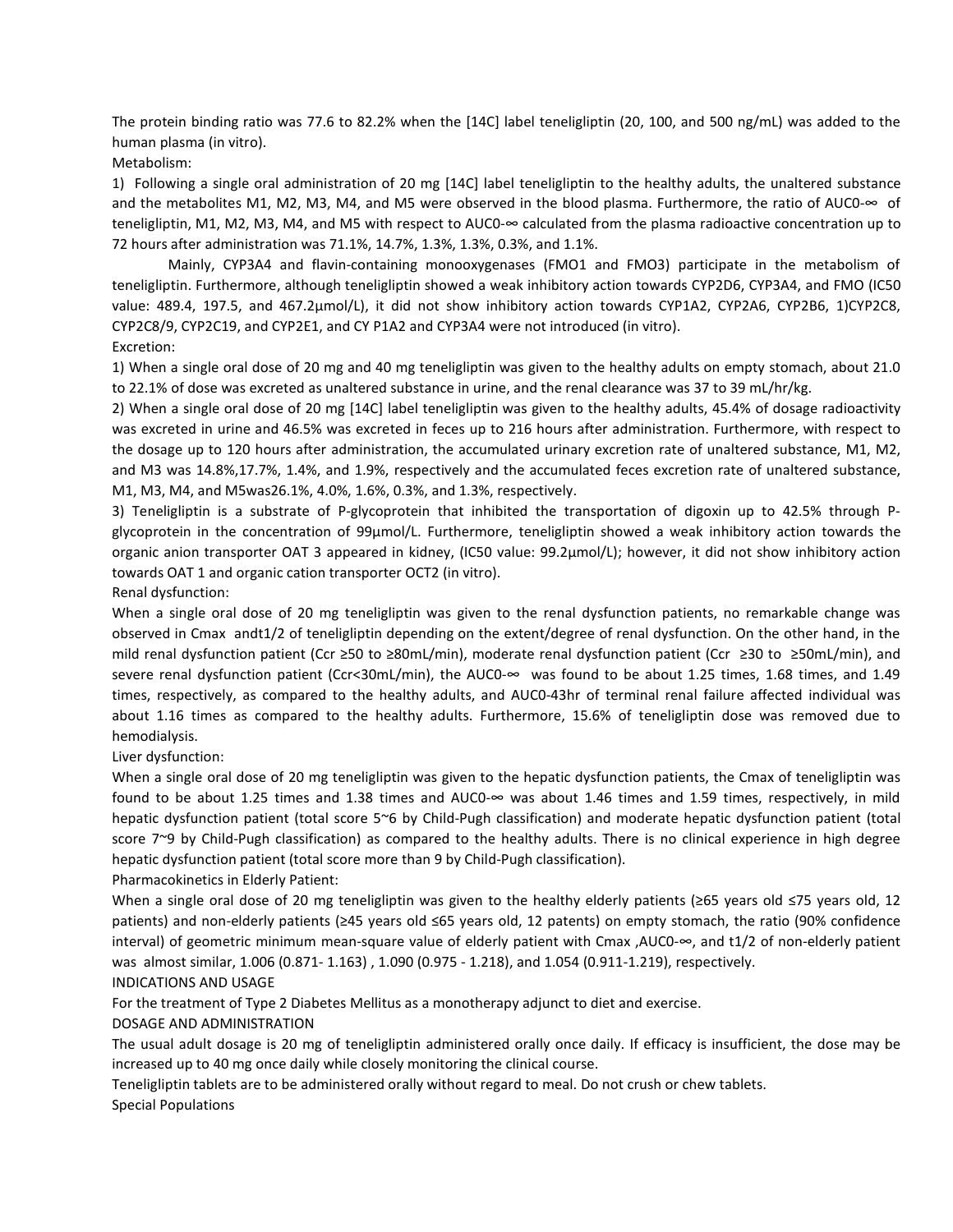Pediatric Use

The safety of this product in low birth weight baby, newborn baby, infant, or little child has not been established. (No usage experience).

Geriatric Use

In general, elderly patients often have physiological hypofunction; and therefore, teneligliptin should be administered carefully.

Renal impairment

As determined from the pharmacokinetic characteristics of teneligliptin, the extent of increase in the exposure level of teneligliptin in patients with renal impairment will not pose any significant safety risk. Thus no dose adjustment is proposed in renal impaired patients.

Hepatic impairment

As determined from the pharmacokinetic characteristics of teneligliptin, the extent of increase in the exposure level of teneligliptin in patients with mild to moderate hepatic impairment will not pose any significant safety risk. Thus no dose adjustment is proposed in mild to moderate hepatic impaired patients. There was no clinical experience in severe degree hepatic dysfunction patient.

#### CONTRAINDICATIONS

Teneligliptin Tablets are contraindicated in patients with:

L Hypersensitivity to the drug or any of its components

l Severe ketosis, diabetic coma or pre-coma and also for immediate remedy in type 1 diabetes of hyperglycemias with infusion and insulin

l Severe trauma, before and after surgery and when the blood glucose level is controlled with insulin injection WARNINGS & PRECAUTIONS

1 Careful Administration (this medicine should be carefully administered in the following patients):

1) Patient with severe hepatic dysfunction (as there is no usage experience and safety has not been established).

2) Acute pancreatitis has been observed in studies done outside Japan and since acute pancreatitis is also reported with similar molecules, it should not be used in patients with history of acute pancreatitis. In case a patient develops acute pancreatitis the drug should be withdrawn and immediate physician consultation should be done.

3) Patient with heart failure (NYHA class III~IV) (as there is no usage experience and safety has not been established.)

4) Co-administration of sulfonylurea medication or insulin formulation (Risk of hypoglycemia may increase).

5) Hypoglycemia may occur in patients with:

L Adrenal insufficiency

L Malnutrition, starved state, irregular dietary intake, insufficient dietary intake or hyposthenia

L Vigorous muscular movement

L Patient with excessive alcohol consumption

6) Patient with history of abdominal surgery or intestinal obstruction (intestinal obstruction might occur).

7) QT prolongation may occur in patients having arrhythmia such as severe bradycardia or having its history, patient having heart disease such as congestive heart failure, and patient having hypokalemia

2. Important Precautions:

1. The points regarding hypoglycemia and its coping strategy should be sufficiently explained to the patient when using this product. Particularly, when co-administered with sulfonylurea or insulin formulation, there is a possibility of higher risk of hypoglycemia. In order to reduce the risk of hypoglycemia caused by sulfonylurea or insulin formulation, consider decreasing the dose of sulfonylurea or insulin formulation when given in combination with teneligliptin.

2. Consider its application only to the patient diagnosed with Type 2 diabetes mellitus (T2DM). In addition to T2DM, pay attention to diseases having symptoms (such as renal glycosuria, thyroid dysfunction) similar to diabetes, such as abnormal glucose tolerance/positive urine sugar.

3. Consider the application of this product: in patients who have not sufficiently responded to diet and exercise therapy, which is a basic treatment for diabetes.

4. During administration of this product, regularly check the blood sugar, check the effect of the drug. In case, the drug effect is insufficient even after taking this product for 3 months, then change to other treatment.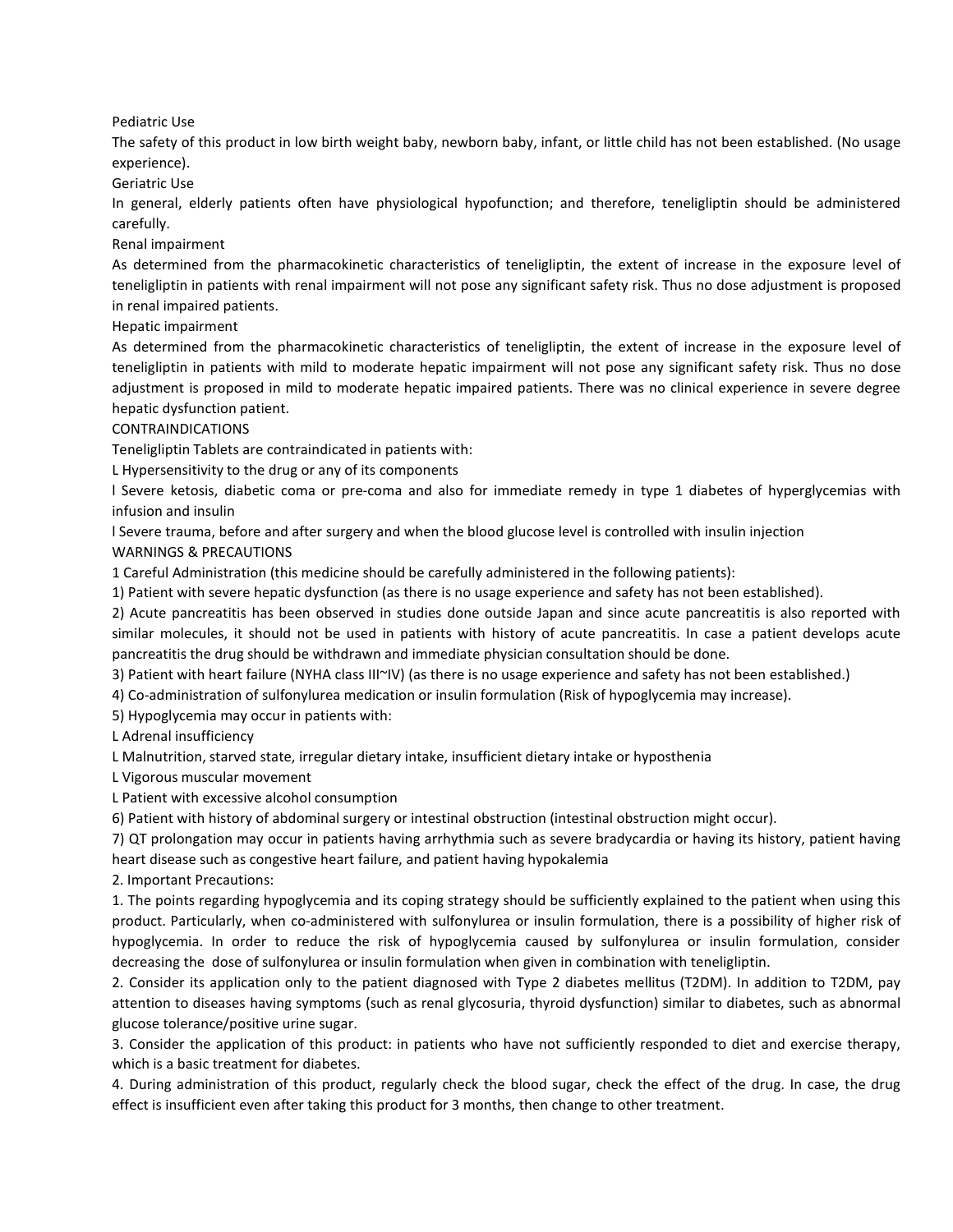5. During continuous administration, there are cases that do not need medication, cases where dose has to be reduced, and cases where there is no effect or inadequate response due to complications of patient's infestation and infections; and therefore, pay attention to dietary intake, blood sugar level, and presence of infections, as well as, always take care of selection of drugs, dosage, and whether to continue the drug.

6. Since there is a possibility that adverse reactions, such as QT prolongation, might occur, it is desirable to avoid the medication in the patients having QT prolongation or its history (such as hereditary QT prolongation syndrome) or the patients having history of Torsade's de pointes.

7. Since there is a risk of hypoglycemia, attention should be paid while administration of this drug to the patients who are engaged in car driving or working at heights.

8. In regards to the co-administration of this drug and insulin formulation, the efficacy and the safety have not been studied. 9. This drug and GLP-1 receptor against both have GLP-1 receptor mediated anti-hyperglycemic effect. No clinical trial results are available regarding concomitant use of both drugs; also, effectiveness and safety have not been confirmed. (3) Other Precautions

1) In clinical trials done outside Japan, QT prolongation has been reported when 160 mg of this product was administered once daily. (Approved dose of this product: The usual dosage is 20 mg of teneligliptin once daily, and the maximum dose is 40 mg once daily). When a repeated oral dose of 40 mg or 160 mg teneligliptin once daily to the healthy adults for four days, the maximum mean value (and 90% confidence interval upper limit) of placebo-corrected QTcI (QTc corrected per individual) interval change was 3.9 (7.6) msec at 3 hours after dosing completion in 40 mg group and 9.3 (13.0) msec at 1.5 hours after dosing completion in 160 mg group).

2) In 52-week repeated oral administration toxicity test using cynomolgus monkey, the cutaneous symptoms, such as superficial abrasion, scab, or ulcer, were observed on the tail, extremities, and auricles with the dose of 75mg/kg/ day. AUC0-24hr in this case reached to around 45 times when 40 mg/day was administered to humans. Note that the same toxicity findings have not been reported in other animal species (rats, mice, and rabbits) and humans.

3) There have been post marketing reports of severe and disabling arthralgia in patients taking DPP-4 inhibitors. The time to onset of symptoms following initiation of drug therapy varied from one day to years. Patients experienced relief of symptoms upon discontinuation of the medication. A subset of patients experienced a recurrence of symptoms when restarting the same drug or a different DPP-4 inhibitor. Consider DPP-4 inhibitors as a possible cause for severe joint pain and discontinue drug if appropriate.

Use during Pregnancy, Delivery, or Lactation

The safety of this product in pregnant women has not been established. Teneligliptin should be used in pregnant women or in women who may possibly be pregnant only if the expected therapeutic benefits outweigh the possible risks associated with treatment. (The safety of this product in pregnant women has not been established. Furthermore, the transfer to embryo in animal studies (rats) has been reported.)

Breast-feeding must be discontinued during administration of this product in lactating women (transfer to milk in animal studies (rats) has been reported.)

#### CARCINOGENESIS, MUTAGENESIS, AND IMPAIRMENT OF FERTILITY

Teneligliptin was non carcinogenic in rats and mice carcinogenicity assays. In 104-Week oral carcinogenicity assay in rats, the NOAEL was 75 mg/kg/day in males and 100 mg/kg/day in females [18 and 24 times, respectively the maximum clinical daily dose (40 mg/day) on a mg/m2 basis] for neoplastic changes. In a 26-Week oral carcinogenicity assay in CB6F1-TgrasH2 mice, the NOAEL was 600 mg/kg/day (73 times the maximum clinical daily dose on a mg/m2 basis) for neoplastic changes.

Teneligliptin was not genotoxic in various in vitro (bacterial reverse mutation tests, unscheduled DNA synthesis test in liver cells and chromosomal aberration test with cultured mammalian cells) and in vivo (bone marrow micronucleus tests in rats) genotoxicity assays.Teneligliptin showed effects on fertility of both male (low epididymal weight, low number of sperms in the epididymal tail, and high percentage of abnormal sperms) and female (low number of implantation and live fetuses and high rate of early embryonic death) rats. In male and female rats the NOAEL was 70 and 100 mg/kg/day (17 and 24 times, respectively the maximum clinical daily dose on a mg/m2 basis), respectively for reproductive function, and early embryogenesis. Teneligliptin did not show teratogenic effects in rats and rabbits. The NOAEL of 30 mg/kg/day (7 and 15 times, respectively the maximum clinical daily dose on a mg/m2 basis) was determined for embryo-fetal development in both rats and rabbits. In pre and post-natal developmental study in rats, except for a decrease in food consumption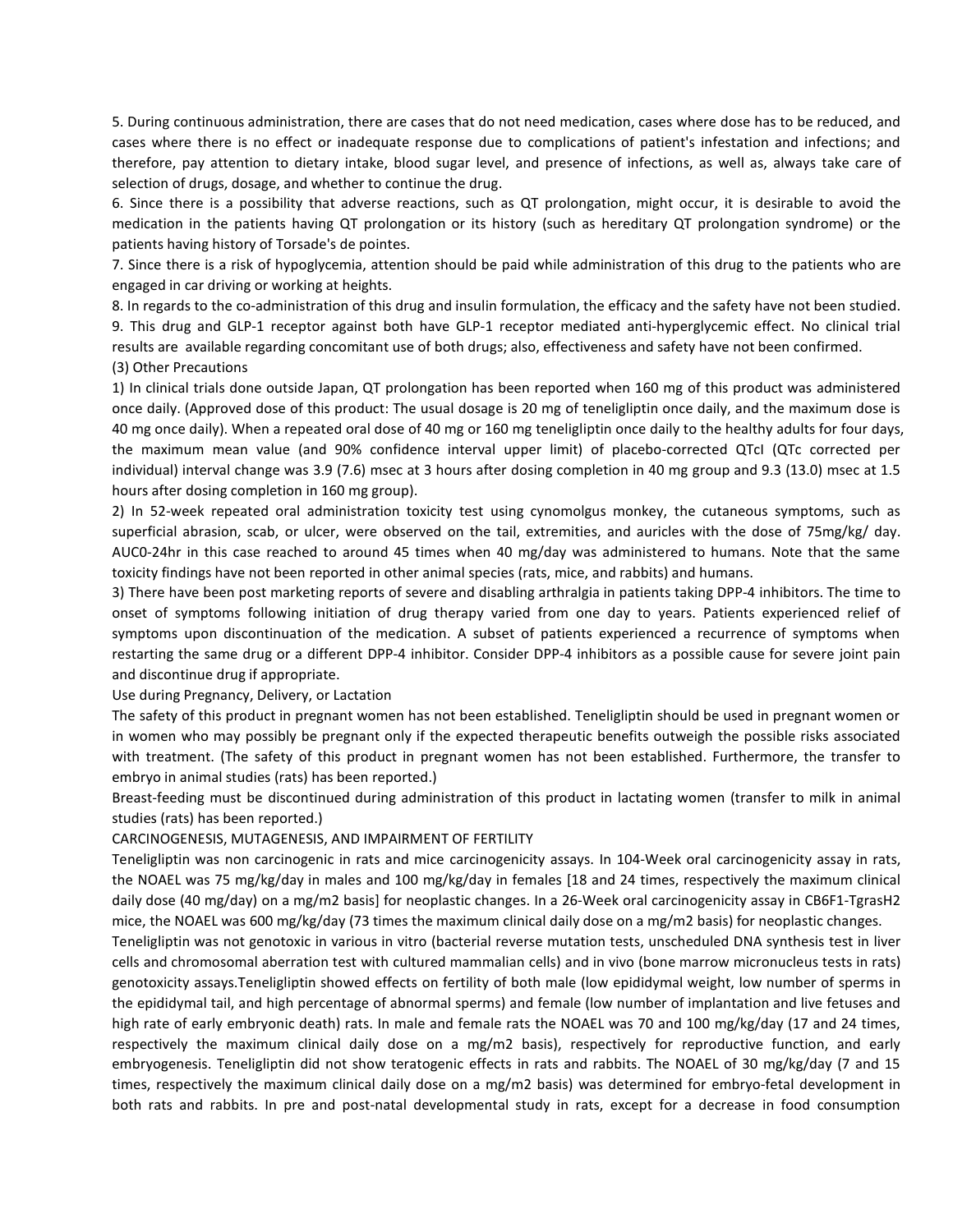(maternal animals) and body weight gain (F1 pups) no other effects were noted at the highest 100 mg/kg/day. The NOAEL was 30 mg/kg/day (7 times the maximum clinical daily dose on a mg/m2 basis).

# DRUG INTERACTIONS

Table 4: Precautions for Coadministration with certain drugs

| Drug name and                                                                                                 | Clinical symptoms and                                                                                                                                                  | Mechanism and                               |
|---------------------------------------------------------------------------------------------------------------|------------------------------------------------------------------------------------------------------------------------------------------------------------------------|---------------------------------------------|
| other details<br><b>Medicines for diabetic</b>                                                                | treatment methods                                                                                                                                                      | <b>Risk factors</b>                         |
| disease:<br>- Drugs for diabetes                                                                              | Since hypoglycemia might<br>occur, these drugs should be<br>administered while carefully                                                                               | Hypoglycemic<br>action is increased.        |
| Sulfonylurea<br>fast-acting insulin<br>secretagogue<br>$\alpha$ -glucosidase inhibitor                        | monitoring the patient's condition.<br>Particularly, when co-administered<br>with sulfonylurea or insulin<br>formulation, there is a                                   |                                             |
| Biguanide drugs<br>Thiazolidinediones<br>GLP-1 analog                                                         | possibility of higher risk of<br>hypoglycemia. In order to<br>reduce the risk of                                                                                       |                                             |
| preparation<br>SGLT2 inhibitor                                                                                | hypoglycemia caused by<br>sulfonylurea or insulin                                                                                                                      |                                             |
| Insulin preparation                                                                                           | formulation, consider<br>decreasing the quantity                                                                                                                       |                                             |
|                                                                                                               | of sulfonylurea or insulin<br>form ulation. When                                                                                                                       |                                             |
|                                                                                                               | hypoglycemia is observed,<br>usually, cane sugar should be                                                                                                             |                                             |
|                                                                                                               | given, and when co-administered<br>with $\alpha$ -glucosidase inhibitor,                                                                                               |                                             |
|                                                                                                               | glucose should be given                                                                                                                                                |                                             |
| <b>Drugs increasing</b>                                                                                       | Since the blood sugar may                                                                                                                                              | Hypoglycemic                                |
| hypoglycemic action<br>$\beta$ -blocking agents                                                               | further decrease, these drugs<br>should be administered while                                                                                                          | action is increased.                        |
| Salicylic acid drugs<br>Monoamine oxidase                                                                     | carefully observing the patient's<br>condition in addition to blood                                                                                                    |                                             |
| inhibitor                                                                                                     | sugar level.                                                                                                                                                           |                                             |
| <b>Drugs decreasing</b><br>hypoglycemic action<br>-Adrenaline<br>-Adrenocortical hormone<br>-Thyroid horm one | Since the blood sugar may<br>increase, these drugs should be<br>administered while carefully<br>observing the patient's condition<br>in addition to blood sugar level. | Hypoglycemic<br>action is<br>decreased.     |
| Drugs known to                                                                                                | QT prolongation might occur.                                                                                                                                           | QT prolongation                             |
| cause QT prolongation                                                                                         |                                                                                                                                                                        | is seen with                                |
| -Class IA anti arrhythmic<br>drugs: Quinidine sulfate<br>hydrate, procainamide                                |                                                                                                                                                                        | single<br>administration<br>of these drugs. |
| hydrochloride<br>-Class III antiarrhythmic                                                                    |                                                                                                                                                                        |                                             |
| drugs: amiodarone<br>hydrochloride, sotalol<br>hydrochloride                                                  |                                                                                                                                                                        |                                             |

(1) Glimepiride combination: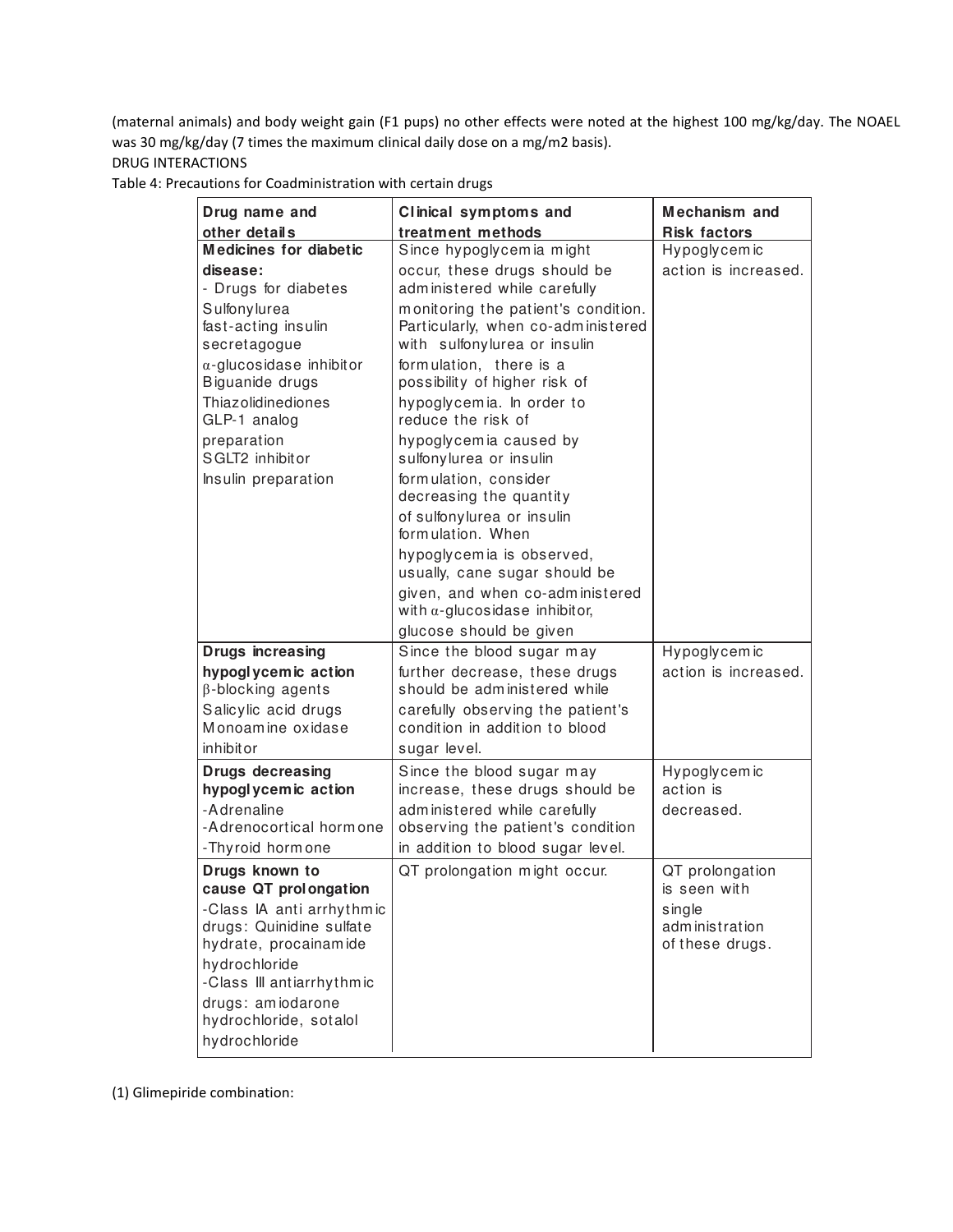When a repeated dose of 1 mg glimepiride for four days and a single combined dose (2nd day of glimepiride administration) of 40 mg teneligliptin were administered to the healthy adults (16), the ratio (90% confidence interval) of Cmax of teneligliptin and AUC0-∞ geometric mean value was 0.971 (0.866- 1.088) and 0.926 (0.894 - 0.959) with respect to singledose administration of teneligliptin alone. Furthermore, when a repeated-dose of 40 mg teneligliptin for seven days and a single combined dose (7th day of teneligliptin administration) of 1 mg glimepiride were administered to the healthy adults, the ratio (90% confidence interval) of Cmax of glimepiride and AUC0-∞ geometric mean value was 1.016 (0.932 - 1.106) and 1.023 (0.978 -1.071) with respect to single-dose administration of glimepiride alone).

(2) Pioglitazone combination:

When a repeated dose of 30 mg pioglitazone for nine days and a single combined dose (7th day of pioglitazone administration) of 40 mg teneligliptin were administered to the healthy adults, the ratio (90% confidence interval) of Cmax of teneligliptin and AUC0-∞ geometric mean value was 1.117 (0.984 -1.266) and 1.005 (0.967 - 1.045) with respect to single-dose administration of teneligliptin alone, and the Cmax of teneligliptin increased 11.7% due to co-administration. Furthermore, when a repeated-dose of 40 mg teneligliptin for nine days and a single combined dose (7th day of teneligliptin administration) of 30 mg pioglitazone were administered to the healthy adults, the ratio (90% confidence interval) of Cmax of pioglitazone and AUC0-∞ geometric mean value was 1.004 (0.917 - 1.100) and 1.134 (1.060 - 1.213) with respect to single-dose administration of pioglitazone alone. Similarly, the ratio (90% confidence interval) of Cmax of active metabolites (M-III and M-IV) of pioglitazone and AUC0-∞ geometric mean value was 1.041 (0.975 -1.113) and 1.116 (1.056 - 1.180) in M-III and 1.028 (0.963 - 1.096) and 1.088 (1.032 - 1.147) in M-IV).

(3) Metformin combination:

When a repeated dose of 40 mg teneligliptin once daily for eight days and a repeated combined dose (6 to 8th day of teneligliptin administration) of 850 mg metformin twice daily were administered to the healthy adults, the ratio (90% confidence interval) of Cmax of teneligliptin and AUC0-24hr geometric minimum mean-square value was 0.907 (0.853 - 0.965) and 1.042 (0.997 - 1.089) with respect to repeated-dose administration of teneligliptin only. Furthermore, when a repeated combined dose (4th to 8th day of metformin administration) of 850 mg metformin twice daily for eight days and 40 mg teneligliptin once daily was administered to the healthy adults, the ratio (90% confidence interval) of Cmax of metformin and AUC0-12hr geometric minimum mean-square value was 1.057 (0.974 - 1.148) and 1.209 (1.143 - 1.278) with respect to repeated-dose administration of metformin only, and the AUC0-12hr of metformin increased 20.9% due to coadministration).

(4) Ketoconazole combination:

When a repeated dose of 400 mg ketoconazole for six days and a single combined does (4th day of ketoconazole administration) of 20 mg teneligliptin were administered to the healthy adults (14), the ratio (90% confidence interval) of Cmax of teneligliptin and AUC0- $\infty$  geometric minimum mean-square value was 1.37 (1.25 - 1.50) and 1.49 (1.39 - 1.60) with respect to single-dose administration of teneligliptin alone, and it increased to 37% and 49% due to co-administration. EFFECTS ON ABILITY TO DRIVE AND USE MACHINES

No studies on the effects on the ability to drive and use machines have been performed. However, patients should be alerted to the risk of hypoglycaemia especially when Teneligliptin co-administered with sulphonylurea and/or insulin.

#### ADVERSE REACTIONS

The following adverse drug reactions have been identified in the clinical trials on Teneligliptin.

In clinical trials conducted in Japan, 232 adverse reactions to this drug (including abnormal laboratory tests) were reported in 156 patients (9.5%) of total 1645 patients. The most frequently observed adverse reactions were hypoglycemia in 43 patients (2.6%) and constipation in 14 patients (0.9%).

#### Patients with Inadequate Glycemic Control on Diet and Exercise Alone

In a clinical study conducted in 237 Indian patients with Type 2 Diabetes Mellitus inadequately controlled on diet and exercise alone. A total of 158 patients were exposed to Teneligliptin Tablets for a mean duration of 106.7 days. Adverse events considered to be related to study medication were reported for 6/158 (3.8%) of patients in the Teneligliptin group. The most frequent individual adverse event was dizziness in Teneligliptin group (5/158) 3.2%, followed by headache in (5/158) 3.2%, diarrhea in (4/158) 2.5% and pyrexia in (4/158) 2.5%. An AE (cancer right pyriform fossa) leading to early termination from the study was reported for 1/158(0.6%) of patients in the Teneligliptin group, this was unrelated to study drug. No SAE related to the study drug was reported during the study. Most of the adverse events were mild in severity.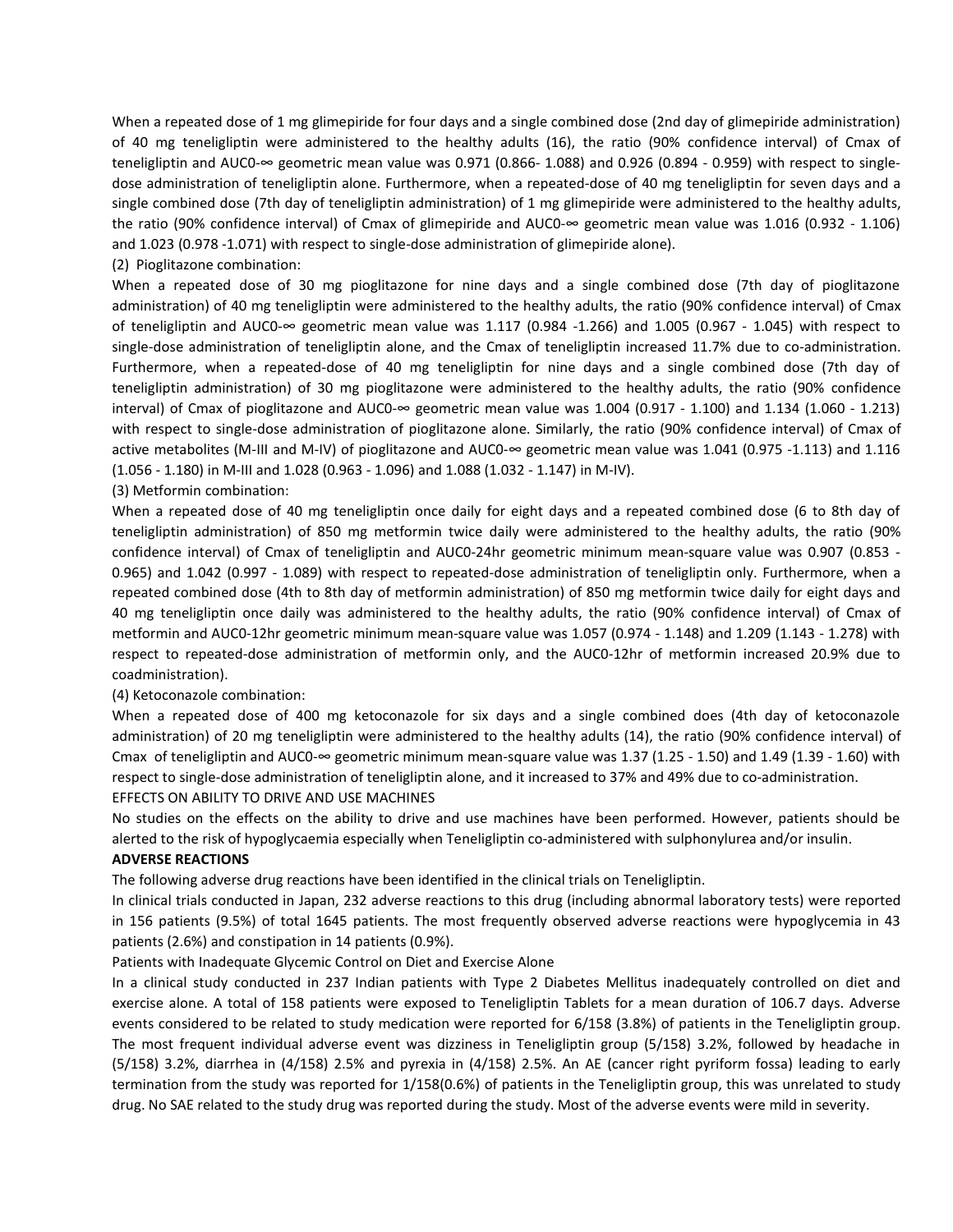(1) Significant adverse reactions:

a) Hypoglycemia: Hypoglycemia may occur when co-administered with other drugs for diabetes (in combination with glimepiride: 8.9%, in combination with pioglitazone: 1.5%, in combination with glinides: 3.8%, in combination with biguanide: 1.1%, and in combination with α-glucosidase inhibitor: 1.3%). Particularly, a severe hypoglycemia is noted when co-administered with other DPP-4 inhibitors, sulfonylurea, and also the cases with loss of consciousness are reported; and therefore, consider decreasing the quantity of sulfonylurea when co-administered with sulfonylurea. Furthermore, hypoglycemia (1.1%) is also reported when not co-administered with other drugs for diabetes. In case hypoglycemia is observed, appropriate measures must be taken such as intake of carbohydrate containing food.

b) Intestinal Obstruction (0.1%): Intestinal obstruction may occur; and therefore, the patient should be carefully monitored. If any abnormal findings, such as severe constipation, abdominal swelling, continuous abdominal pain, and vomiting, are observed, administration should be discontinued and appropriate measures must be taken.

c) Liver dysfunction (unknown frequency): Liver dysfunction occurs with increase in AST (SGOT), ALT (SGPT); and therefore, appropriate measures such as performing sufficient monitoring of these parameters should be taken. Discontinue teneligliptin if abnormalities are observed.

d) Interstitial pneumonia (frequency unknown): Interstitial pneumonia may occur. If coughing, breathing difficulty, onset of fever, and abnormal chest sounds (crepitation) are noticed, the examinations such as chest X-ray, chest CT, and serum maker should be carried out. In case interstitial pneumonia is suspected, the appropriate measures like discontinuation of administration and administration of adrenocortical hormone should be taken

Other adverse reactions/side effects:

If adverse reactions are observed, the drug administration should be discontinued and appropriate measures should be taken.

| Incidence/Types           | $0.1\% \sim 1\%$                                                                                               | $< 0.1\%$    |
|---------------------------|----------------------------------------------------------------------------------------------------------------|--------------|
| Digestive system          | Constipation, abdominal swelling,<br>abdominal discomfort, nausea,                                             |              |
|                           | stomach ache, flatulence, stomatitis,<br>gastric polyp, colon polyp, duodenal                                  |              |
|                           | ulcer, reflux esophagitis, diarrhea,<br>anorexia, increased amylase,                                           |              |
|                           | increased lipase, acute pancreatitis                                                                           |              |
| Liver                     | Increased AST (GOT), increased                                                                                 |              |
|                           | A L T (GPT), and increasedy-GTP                                                                                | Rise in Al-P |
| Kidney and urinary system | Albuminuria, positive ketone body<br>in urine                                                                  |              |
| Skin                      | Eczema, Wet rash, pruritus, allergic<br>derm at it is                                                          |              |
| Others                    | Increased CK (CPK), increased<br>serum potassium, fatigue, allergic<br>rhinitis, and increased serum uric acid |              |

## Table 5: Other Adverse reactions

## **OVERDOSAGE**

In the event of an overdose, it is reasonable to employ the usual supportive measures, e.g., remove unabsorbed material from the gastrointestinal tract, employ clinical monitoring (including obtaining an electrocardiogram), and institute supportive therapy if required.

STORAGE: Store below 25 $^{\circ}$ C away from direct sunlight, heat and moisture.

Keep all medicines out of reach of children.

## PRESENTATION

10 Tablets in Alu-Alu blister pack.